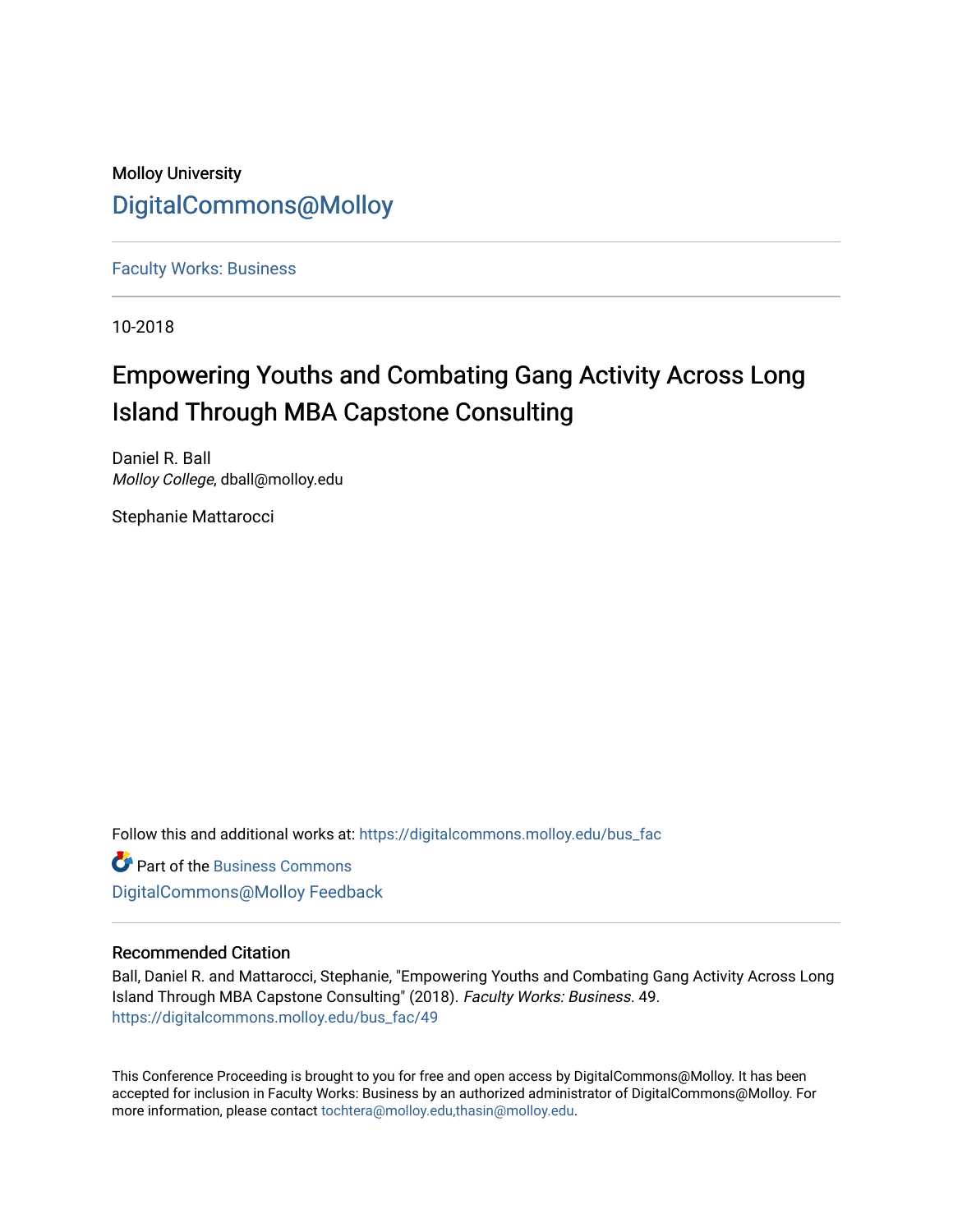# **Empowering Youths and Combating Gang Activity Across Long Island Through MBA Capstone Consulting**

*Stephanie Mattarocci* Molloy College 1000 Hempstead Avenue, C-103 Rockville Centre, NY 11571, USA (631)513-8986 *smattarocci@lions.molloy.edu*

*Daniel R. Ball* Molloy College 1000 Hempstead Avenue, C-103 Rockville Centre, NY 11571, USA (516)323-3095 *DBall@molloy.edu*

## *ABSTRACT*

The MBA program at Molloy College culminates with a capstone experience that provides prospective graduates with the opportunity to demonstrate learning through a project-based paradigm that aligns with the mission of the academic institution. Molloy College is an independent Catholic college rooted in the Dominican tradition and its mission includes the four pillars of study, spirituality, service, and community. This capstone course integrates these mission pillars by immersing the students in a real consulting problem that provides actionable solutions for a not-for-profit organization serving society.

This paper summarizes the work completed by an MBA capstone consulting project to help the Council For Unity (CFU) increase its market expansion efforts so that its programs can be integrated into more communities across Long Island. This group integrated the knowledge and skills gained throughout the academic program and designed a new organizational structure, a comprehensive market entry model, and a digital marketing strategy to facilitate the CFU's efforts at empowering youths and reducing gang activity across Long Island.

#### **Keywords**

Education, management, marketing, consulting, not-for-profit, community youth programs

#### **1 PEDAGOGICAL PHILOSOPHY**

The pedagogical philosophy of the Molloy College graduate business program emphasizes the importance of excelling in each student's discipline, while also maintaining the broader view that business decisions and actions should positively influence society. The MBA capstone program at Molloy College follows this philosophy by providing each student with the opportunity to integrate the skills and knowledge learned in the classroom with practical community-based consulting consistent with the mission of the academic institution. The Molloy College mission is "rooted in the Dominican tradition of study, spirituality, service and community" (Molloy College Mission Statement, n.d.). This MBA capstone course design was inspired by a collegewide theme of "Civic Engagement" during the 2012-2013 academic year, and encourages students to complete their transformative educational process by engaging with a local not-for-profit organization on a real project. This capstone experience provides the students with the opportunity to demonstrate the skills, knowledge, and disposition learned in the classroom through real consulting services that benefit the greater good of the local communities.

The 2017 MBA capstone class was divided into three consulting teams serving one client. This paper summarizes the combined work of these consulting teams. These consultants used the Bloomberg Philanthropies "Mayor's Challenge" application as a general guideline for the consulting process. These guidelines include the following phases: (1) establishing a solution-driven vision, (2) developing a turnkey implementation plan, (3) evaluating the impact of the proposed solution, and (4) determining if the solution can be replicated to other cities or organizations (Bloomberg Philanthropies Competition Overview, 2017).

## **2 THE CLIENT and CONSULTING PROBLEMS**

The client for these projects was the Council for Unity (CFU), a 501(c) 3 organization founded by Robert J. De Sena in 1975 at the John Dewey High School in Brooklyn, New York. The CFU aims to foster positive life skills in at-risk youths and the jail population, while branding itself as an alternative to gangs. The CFU enters school districts, jails, and prisons to recruit new participating members and uses a proprietary model that encourages members to confront the problems they face in their daily lives and to avoid making detrimental decisions. The CFU model focuses on developing interpersonal life skills, leadership skills, self-expression, mediation, conflict resolution, and advocacy.

The CFU model helps reduce and resolve personal conflicts, (gang) violence, bullying, and intolerance. Participants gain greater self-awareness, self-esteem, and social skills, as well as a greater appreciation for diversity and community. The CFU currently offers both in-school and after-school programs, correctional facility programs, public safety and law enforcement programs, community outreach programs, and smaller workshops for clients in community centers and schools. According to the CFU: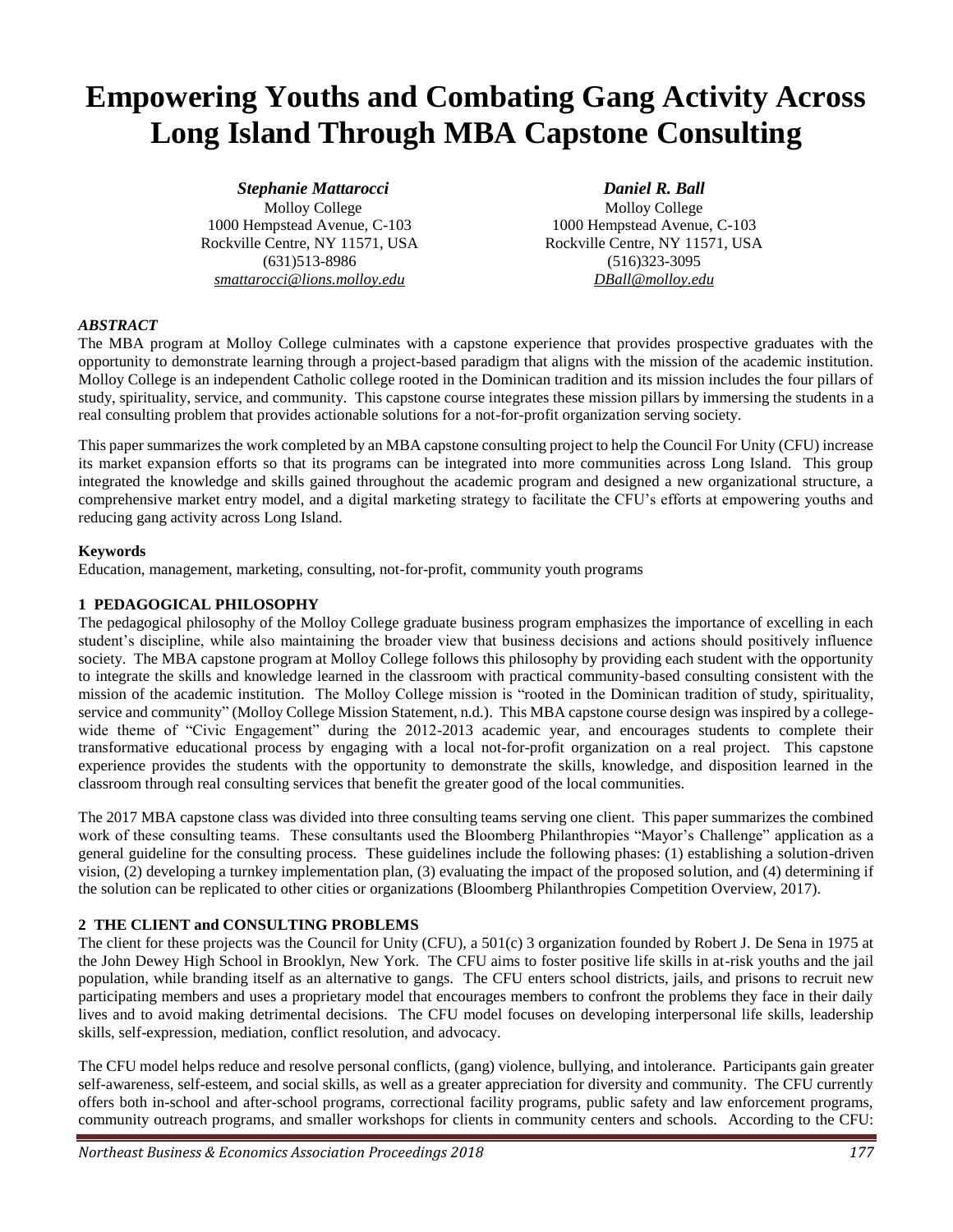90% of participants graduate from high school; 88% of participants attend college; 70% of participating school principals reported a decrease in violent crime in their schools; and 100% of participants reported that the CFU had a positive impact on their lives (Council For Unity Programs, n.d.). The product is very successful and often referred to as a "best kept secret" in terms of empowering youths and combating gang activity.

The capstone process began with a meeting between the student consulting teams and the client. During this meeting, the client presented problems pertaining to its organizational structure, ability to attract funding sources, awareness and expansion efforts into the Long Island communities, and social media and digital marketing strategies. One team was dedicated to each of these problems. The following sections provide further details of these problems and the consulting solution recommendations provided by the capstone consulting teams.

## **3 ORGANIZATIONAL STRUCTURE**

The CFU's current structure does not reflect positions typically identified with similar non-profit organizations, including a chief operations officer, chief financial officer, and human resources and marketing professionals. These positions are crucial to the effective and efficient operations of non-profits such as the CFU. The lack of these positions has led to an inability to grow the organization to its full potential. The structure currently does not have sufficient human resources to expand the organization to better develop new clients and sustain the CFU with the necessary financial resources needed to ensure its sustainability. The current staff at the CFU are overwhelmed with work and take on multiple responsibilities to keep the mission alive. The consulting teams' multi-faceted plan addressed this problem by creating a structure that provides resources, skills, and efficiencies to foster organizational growth and market expansion. The details of this recommendation are:

- **New Positions and Chart.** A new organizational chart has been developed that includes the following new positions: Chief Operating Officer (COO), Chief Financial Officer (CFO), Director of Strategic Partnerships & Program Development, Human Resources Manager, Financial Analyst, Information Technology Specialist, Administrative Assistant, and Transitional Advocate. These new positions will help the organization alleviate current employees' responsibilities and enable the organization to grow and become financially stable.
- **Phased Approach.** Because this proposed optimal structure is an ambitious initial undertaking, it was proposed that a phased approach be implemented that may take up to two years to fully achieve. During this time period, it was recommended that on-board personnel be identified to serve in a temporary capacity in the most crucial roles of COO and CFO.
- **Internship Program.** It was further recommended that the CFU develop a robust internship program that can be used to further expand the reach of these positions. Internships were designed using Molloy College's academic programs in Criminal Justice and Legal Studies, Philosophy, Communication, Business, Sociology, Social Work, and Psychology. These internships would enable on-board staff to focus on strategic concepts and development to further the mission of the CFU. Additionally, these interns can play a valuable role in executing CFU funding efforts.

## **4 ALTERNATIVE FUNDING SOURCES**

Currently, the CFU is primarily dependent on government grants, educational partnerships, and a small amount of fundraising. These funding sources are unreliable and make strategic planning efforts difficult. This problem also relates to the organizational structure issues as the lack of consistent funding has made it difficult to properly staff with enough sufficiently qualified employees. The consulting team's plan addressed this problem by designing fundraising alternatives to generate the financial resources to support its operations and organizational growth. The details of this recommendation are:

- **Corporate Sponsorship Program.** Sponsorship opportunities will be offered to both large and small corporations that are interested in fulfilling a social responsibility for a reasonable cost. Development of a mutually beneficial relationship between the CFU chapters and companies in the surrounding areas will channel the CFU's vision of unity. This sponsorship program would enable corporate donors to "adopt" a chapter of their choosing and afford it naming rights for one year. In addition, this sponsorship would provide a scholarship to a student in that chapter based on criteria set forth by the donor.
- **Hall of Fame.** A CFU "Hall of Fame" should be established for distinguished CFU alumni. The CFU has a deep base of distinguished alumni that can serve as role models for its members. A commemorative journal will be published with sponsorship primarily provided through Hall of Fame inductees.
- **Annual Reunion.** A proposed Annual Reunion will bring CFU alumni together and provide a great experience/reward for recently graduated members to network with previously graduated members.
- **Book Promotion.** Promote the book, *Chrysallia: The Princess of Possibility* by Robert J. De Sena (2007). The main character in this novel deals with a universe obsessed with greed, power, intolerance, and violence. The theme described formed the basis of the CFU's model of fighting those societal flaws. The goal of promoting this book is to attract funding and advertise the CFU's curriculum.
- **Senior Service Learning Project.** The CFU can expand its funding by allowing all Nassau and Suffolk County middle schools and high schools to fundraise on behalf of the CFU as part of a senior class community service learning project.
- **Community Events.** Multiple community events were designed that would also attract exposure and funding to the CFU, as well as form positive community relations. These events included a Chinese Auction, Golf Outing, and Casino Night.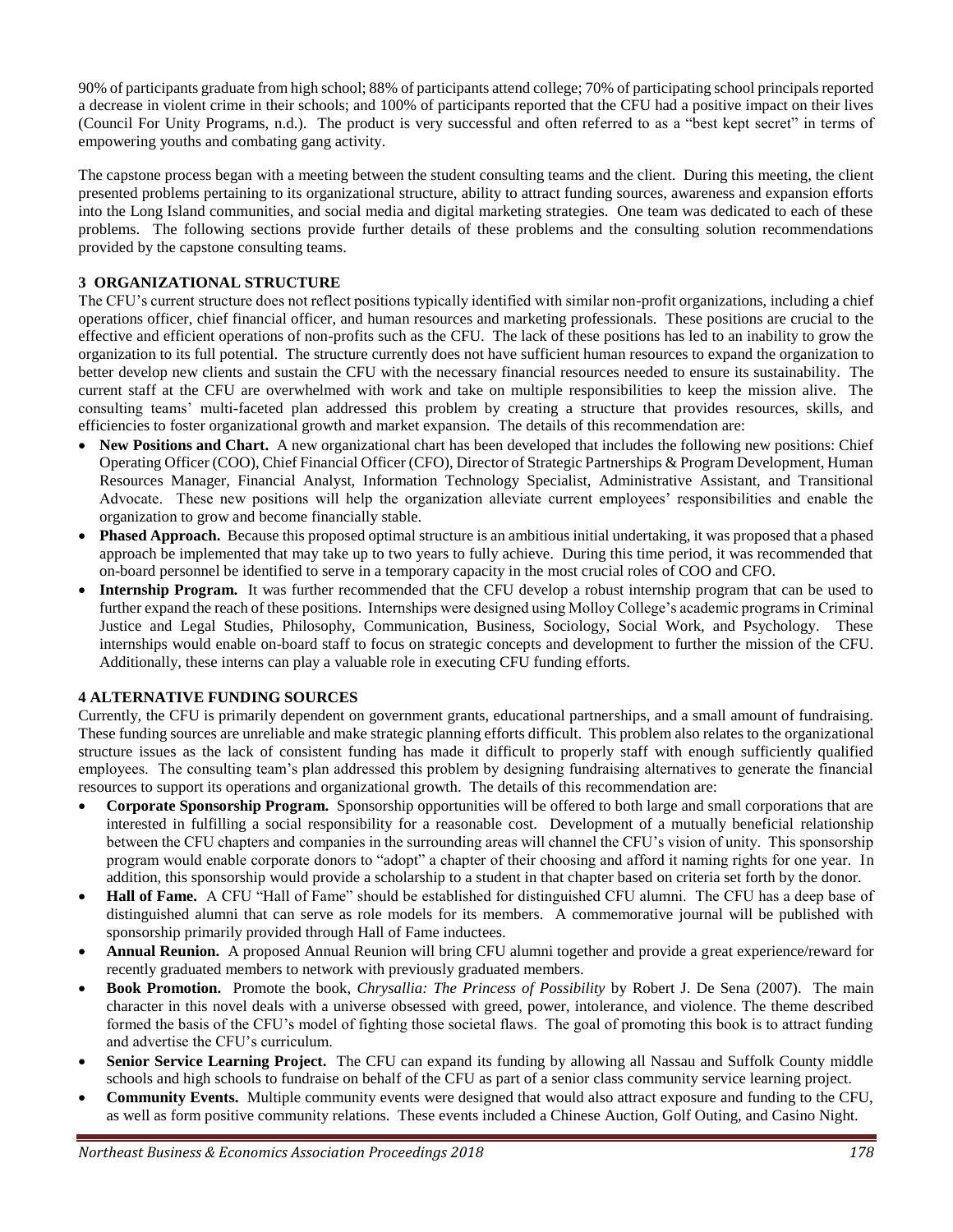The combined fundraising expected profits are approximately \$70,000-\$300,000 per year, while the additional salaries for the new reorganizational structure is approximately \$300,000. Depending on the success of the fundraising opportunities, there is the potential to cover all of the new required employee salaries.

#### **5 LONG ISLAND MARKET EXPANSION**

Although the CFU has had success operating within the five boroughs of New York City (Bronx, Brooklyn, Manhattan, Queens, and Staten Island), there is an increasing desire to expand CFU's presence on Long Island. Nassau and Suffolk County of Long Island have experienced a frightening increase in crime and violence associated with the most dangerous transnational Salvadoran gang in the United States: MS-13. This gang has developed a strong presence in many Long Island communities, including Brentwood, Central Islip, Wyandanch, Huntington Station, Hempstead, Freeport, and Roosevelt. Although being termed a "best kept secret" is a compliment to the organization and its products, these communities need the successful programs that the CFU offers. As a result, the CFU would like strategies to better market and expand its awareness and presence on Long Island.

The consulting team's plan addressed this problem by creating a comprehensive Long Island expansion strategic model that would both increase CFU's presence in its existing communities and penetrate new ones that are most afflicted with gang activity. This model should be pilot tested in the communities of Westbury and Brentwood and, if successful, the model can be expanded to other ones across Long Island. These communities were selected because the CFU currently has an in-school program in Westbury, and Brentwood is experiencing one of the most dangerous effects due to MS-13 activity.

With the opportunity to promote a better marketing strategy, provide overall program awareness, and assist recruitment efforts, the proposed Long Island market expansion plan includes the following components:

- **In-School Programs.** The initial phase of this strategy is to directly reach children by partnering with schools in new communities to implement CFU's curriculum. The in-school programs affect individuals and the community using a curriculum exhibiting a strong focus on academics, community service projects, and building social skills. A new market entry plan was created that would put the CFU program into the Brentwood school system. Brentwood suffers from increased MS-13 gang activity, has four middle schools and one high school, and presents a large market for CFU's curriculum to both create awareness and further the mission of the organization. With an approximate Brentwood High School class size of 1,125 students and its current 74% graduation rate, adding the CFU program could potentially allow an estimated 263 additional students to graduate.
- **After-School Programs.** The next phase of this plan was to develop after-school programs in Westbury and Brentwood using a strategy of targeting libraries and community centers. The after-school programs will be supported by partnering with local entities such as the Brentwood Public Library, Westbury Memorial Public Library, and Westbury Community Center. In 2015, the Westbury and Brentwood Libraries had nearly 1.3 million combined visits and held over 600 events for children and 484 for young adults; these libraries are a hub of activity for potential CFU members. The team also coordinated with the Westbury Community Center and designed monthly CFU programs including movie, paint, poetry, and yoga nights.
- **National/Corporate Partners.** Corporate sponsors such a Northwell Health were identified to aid in future awareness and funding efforts for the CFU. Partnerships were designed that would be eligible to begin in 2019.
- **Marketing Internship.** Consistent with the organizational restructuring recommendations, a strategy was developed to create a marketing department for CFU staffed with unpaid interns that will continue to further the mission of CFU on Long Island and elsewhere.
- **Resources.** Recruit volunteers with the use of the "Points of Light" volunteer network. This network utilizes a website where volunteers can sign up to participate in CFU programs and events. This option will provide additional resources to facilitate the after-school activities and other recommended events/programs.

While the anticipated results will not happen overnight, these after-school programs can pave the way for a sustained presence in both Westbury and Brentwood, with a framework provided for growth in other locations across Nassau and Suffolk County.

#### **6 SOCIAL MEDIA and DIGITAL MARKETING**

The final problem area that CFU presented was with its inability to effectively leverage the powers of social and digital media to spread awareness, track program alumni, and attract funding sources. Due to staffing and funding shortages, the CFU does not currently maintain an active social media presence, which has reduced its ability to connect to prospective members and program partners. The consulting team addressed this problem through strategies aimed at increasing the CFU's social media presence and introducing a digital marketing campaign. The details of these recommendations are:

• **Social Media Presence.** A robust social media presence - featuring photos, searchable hashtags, and videos - would help newcomers to CFU learn about the organization, encourage current members to contribute content of their own, and provide